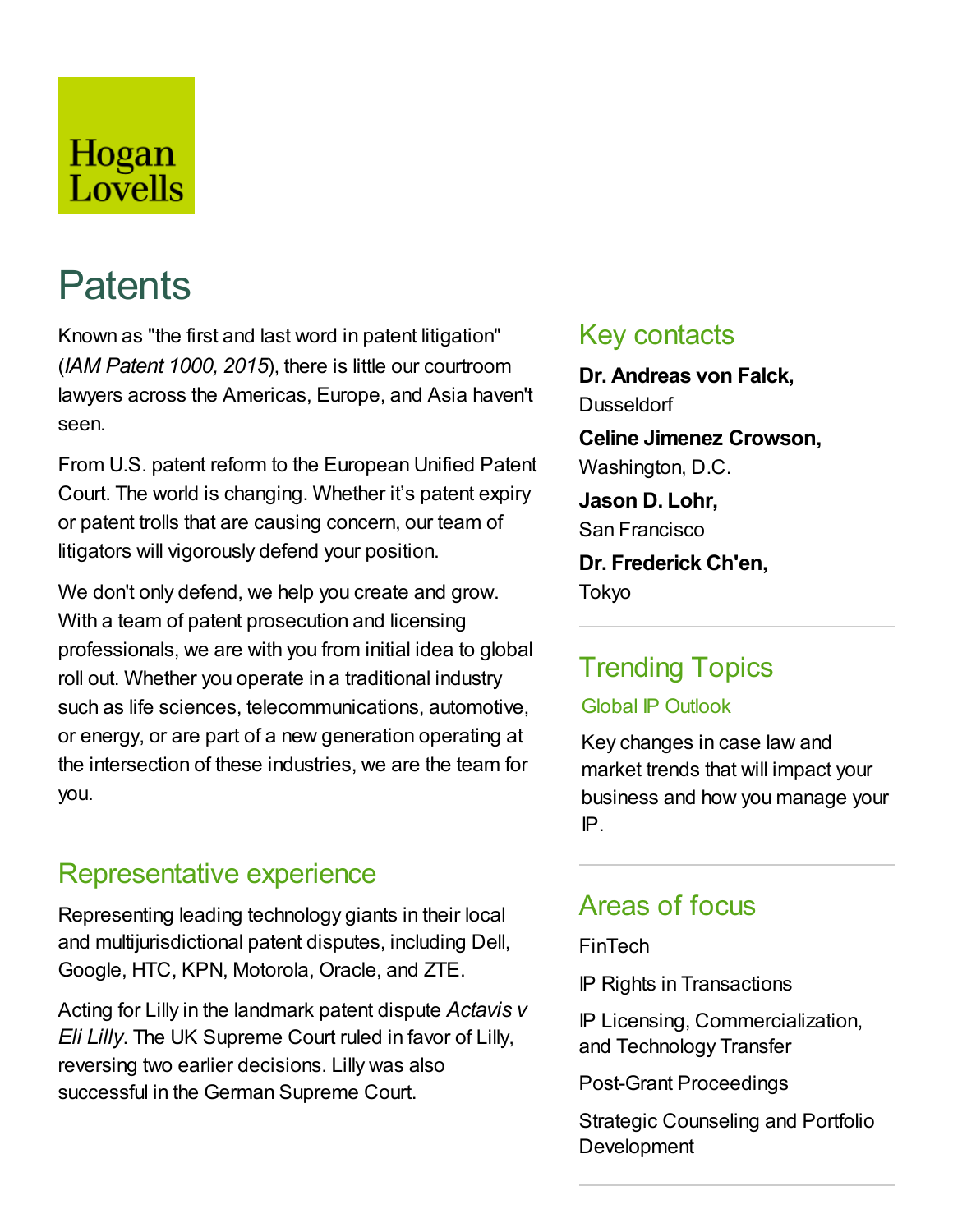Advising HTC on the then largest patent litigation before the European courts. Multijurisdictional cases against Nokia and NPEs, and advising on FRAND licensing terms.

Representation of ZTE in the landmark case *Huawei vs. ZTE* before the CJEU (C-170/13) dealing with the antitrust (FRAND) defense regarding standard essential patents (SEP).

Representing MSD in a dispute with Shionogi over patents relating to anti-HIV therapy raltegravir.

Advising a leading Japanese innovator pharmaceutical firm on multiple Hatch-Waxman lawsuits relating to the client's blockbuster product.

Representing Leachman Cattle of Colorado in a challenge to two of its patents. Marking the first PTAB issued post-grant reviews under the AIA.

Representing Daimler / Mercedes Benz in various patent litigation proceedings in the United States and China; and U.S. IPR proceedings.

Global IP counsel to the consortium of Audi AG, BMW Group, and Daimler AG on their €2.8bn acquisitions of Nokia's digital mapping unit, HERE.

Handling patent portfolio for Kodak Alaris' photo kiosk, document scanner, thermal printing, and digital photo frame business, helping Kodak Alaris to mine and defend its portfolio.

### Awards and rankings

- IP Law Firm of the Year Italy, *Legalcommunity IP & TMT Awards*, 2021-2018
- Global IP Firm of the Year, *Managing Intellectual Property Awards*, 2019 & 2018
- Ranked Band 1 for IP on a Global and Europe-wide level, *Chambers & Partners*, 2019
- Germany Patent Contentious Firm of the Year, *Managing Intellectual Property Awards*, 2019 & 2018